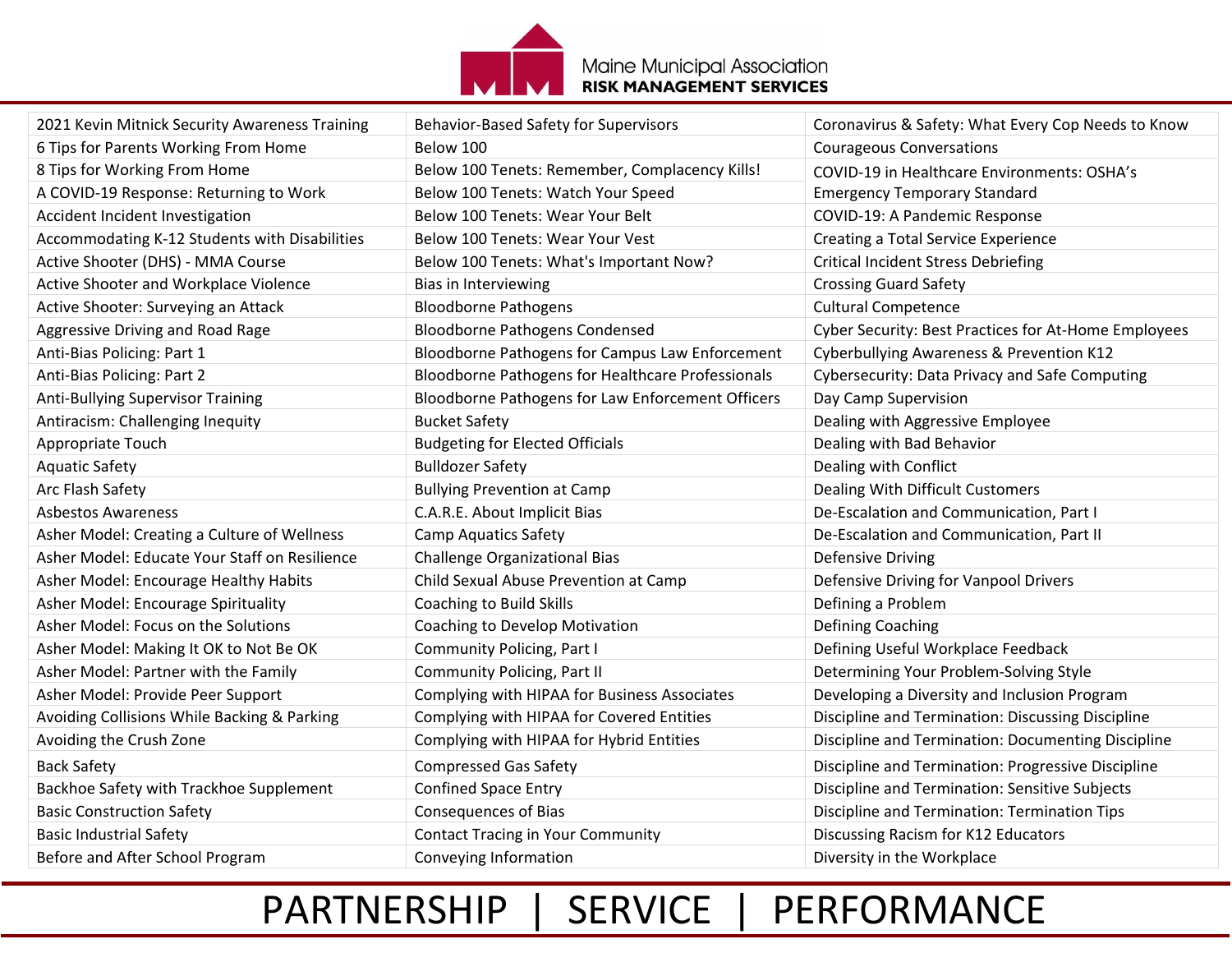

| <b>Driving Around Animals</b>                        | Emergency Prep & Response: Wildfires                    | Hiring Liability: Discrimination                        |
|------------------------------------------------------|---------------------------------------------------------|---------------------------------------------------------|
| Driving in Adverse Weather                           | Emergency Prep & Response: Winter Storms                | Hiring Liability: Improper Background Investigations    |
| Driving While Impaired                               | <b>Emergency Preparedness: Continuity of Operations</b> | Hiring Liability: Misrepresentation & Implied Contracts |
| Driving with Distractions                            | Emergency Response in the Workplace                     | Hiring Liability: Negligent Hiring                      |
| Dump Truck Safety                                    | <b>Employee Safety Awareness</b>                        | Hiring Liability: Supervisor Responsibilities           |
| EEO Laws for K-12 Genetic Information                | EMS Patient Lifting: Preventing Back Injuries           | <b>Hoisting and Rigging</b>                             |
| <b>Nondiscrimination Act</b>                         | Ethical Decision Making in the Workplace                | How Work Teams React to Change                          |
| EEO Laws for K-12: Age Discrimination in             | <b>Evaluating Your Workplace Behavior</b>               | Identifying Performance Standards                       |
| <b>Employment Act</b>                                | Fall Protection: Comprehensive                          | Identifying Strategies for Making Change Work           |
| EEO Laws for K-12: An Introduction                   | False Arrests and Arrest Liability for Law Enforcement  | Identifying the Characteristics of Change               |
| EEO Laws for K-12: Equal Pay Act of 1963             | FERPA 101 for K-12 Administrative Staff                 | Implicit Bias in Action                                 |
| EEO Laws for K-12: Pregnancy Discrimination Act      | FERPA for K-12 Teacher                                  | Indoor Crane and Sling Safety                           |
| EEO Laws for K-12: Supervisor Responsibilities       | <b>Field Biological Hazards</b>                         | Injury Prevention in Youth Sports                       |
| EEO Laws for K-12: Title I of the ADA                | Fire and Explosion Hazards                              | Intersections: Turning & Right of Way                   |
| EEO Laws for K-12: Title VII of the Civil Rights Act | Fire Prevention: Comprehensive                          | <b>Introducing Personal Power</b>                       |
| EEO Laws: Age Discrimination in Employment Act       | <b>Firearms Safety</b>                                  | <b>Introduction to Contact Tracing</b>                  |
| <b>EEO Laws: An Introduction</b>                     | <b>Flagger Safety</b>                                   | Introduction to Lawful Hiring                           |
| EEO Laws: Equal Pay Act of 1963                      | FLSA and Minimum Wage Rules                             | Introduction to OSHA                                    |
| EEO Laws: Genetic Information Nondiscrimination      | FLSA: Employee Classification & Overtime Rules          | Issues in Diversity: Be Attentive                       |
| Act                                                  | FLSA: Record Keeping Rules                              | Issues in Diversity: Embrace Tough Conversations        |
| EEO Laws: Pregnancy Discrimination Act of 1978       | Focusing on the Customer                                | Issues in Diversity: Exercise Compassion                |
| EEO Laws: Supervisor Responsibilities                | Food Safety                                             | Issues in Diversity: Expand Horizons                    |
| EEO Laws: Title I of the ADA                         | <b>Forklift Safety</b>                                  | Issues in Diversity: Share Responsibility               |
| EEO Laws: Title VII of the Civil Rights Act          | Forming and Operating Safety Committees                 | Issues in Diversity: Speak With Care                    |
| <b>Effective Writing for Business</b>                | <b>Generating Solutions</b>                             | Issues in Diversity: Welcome New Perspectives           |
| <b>Electrical Safety</b>                             | <b>Giving Feedback</b>                                  | <b>Job Hazard Analysis</b>                              |
| <b>Emergency Communication in the Workplace</b>      | <b>Guide to Consensual Encounters</b>                   | Job Hazard Analysis for Supervisors                     |
| <b>Emergency Leave Under the FFCRA</b>               | Hand and Power Tool Safety                              | Laboratory Safety                                       |
| Emergency Prep & Response: Earthquakes               | Harassment Prevention for Maine Employees               | Ladder Safety                                           |
| Emergency Prep & Response: Floods                    | Harassment Prevention for Maine Supervisors             | Landscape Safety                                        |
| Emergency Prep & Response: Hurricanes                | Hazard Communication: The New GHS Standards             | Lane Use                                                |
| Emergency Prep & Response: Terrorism                 | <b>Hazard Recognition</b>                               | Law Enforcement Ethics                                  |
| Emergency Prep & Response: Tornadoes                 | <b>Hearing Conservation</b>                             | Lawful Interviewing: Ask Effective Questions            |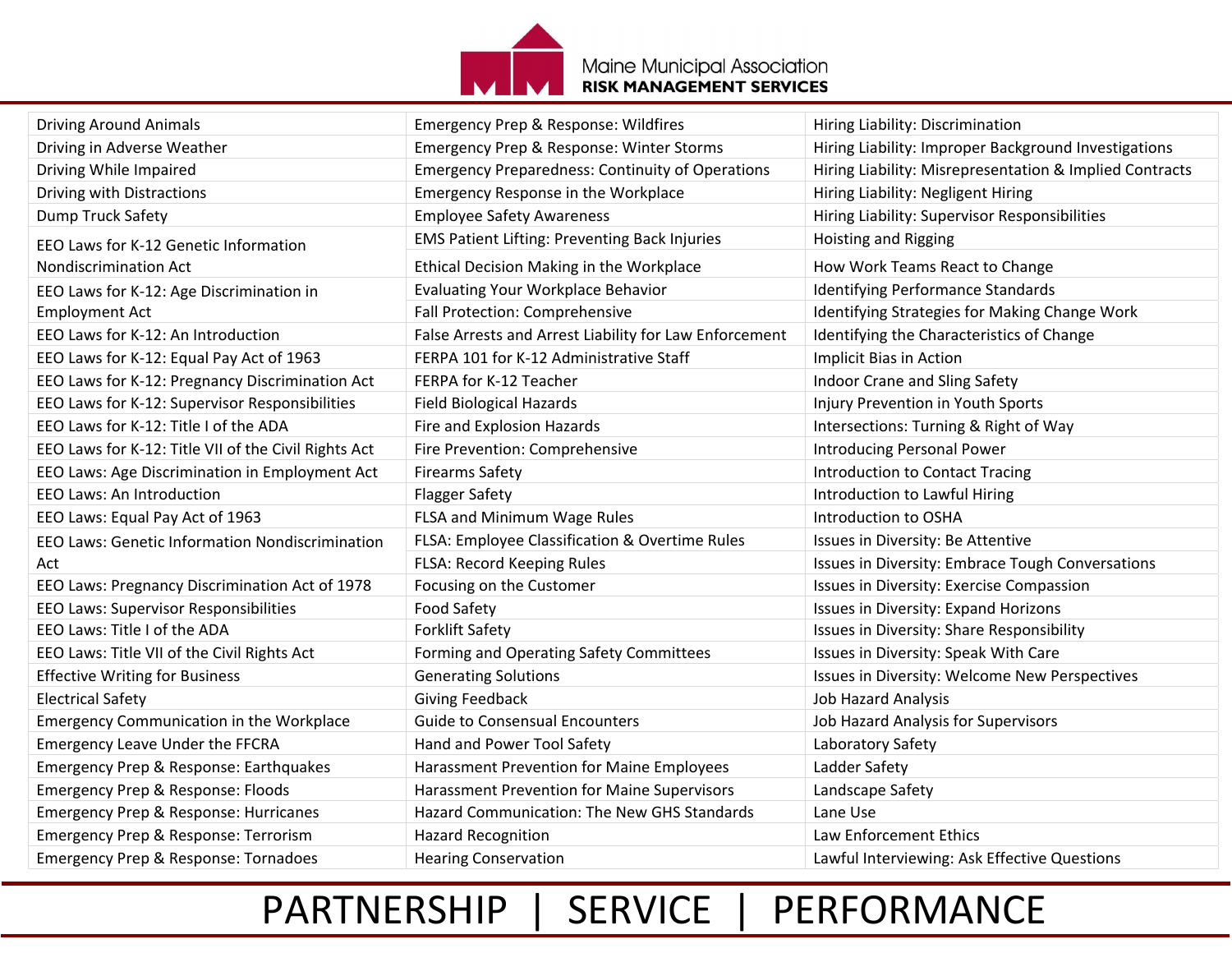

| Lawful Interviewing: Conduct Interviews, Part I      | Personal Protective Equipment: Foot Protection         | Safety Data Sheets                                         |
|------------------------------------------------------|--------------------------------------------------------|------------------------------------------------------------|
| Lawful Interviewing: Conduct Interviews, Part II     | Personal Protective Equipment: Hand Protection         | <b>Scaffolding Safety</b>                                  |
| Lawful Interviewing: Prepare to Interview            | Personal Protective Equipment: Head Protection         | School Bus Safety: Bullying on the Bus                     |
| <b>Lead Awareness</b>                                | Personal Protective Equipment: Noise Exposure and      | School Bus Safety: Emergency Operations                    |
| Leading Successful Remote Teams                      | <b>Hearing Conservation</b>                            | School Bus Safety: Loading & Unloading                     |
| <b>Light Trucks: Avoiding Collisions</b>             | Personal Protective Equipment: Respiratory Protection  | School Bus Safety: Safe Bus Operation                      |
| <b>Light Trucks: Backing Safety</b>                  | Personnel Guidelines for Law Enforcement (Part 1)      | School Bus Safety: Transporting Students with Special      |
| <b>Light Trucks: Driving Hazards</b>                 | Personnel Guidelines for Law Enforcement (Part 2)      | Needs                                                      |
| Light Trucks: Ergonomics                             | <b>Playground Safety</b>                               | <b>Security Awareness</b>                                  |
| Light Trucks: Handling Extreme Conditions            | <b>Playground Supervision</b>                          | Security Awareness with Privacy Principles                 |
| <b>Light Trucks: Trailering</b>                      | <b>Practicing Hand Hygiene</b>                         | <b>Shallow Water Blackout</b>                              |
| <b>Listening Skills</b>                              | Practicing Hand Hygiene: Child Care Providers          | Shelter Protocol: Operating & Closing a Shelter            |
| Lockout /Tagout Safety Comprehensive                 | Practicing Hand Hygiene: Food Service Professionals    | Shelter Protocol: Preparing to Open a Shelter              |
| Maintain Engagement in Online Learning (K-6)         | <b>Practicing Hand Hygiene: Medical Professionals</b>  | Site Control                                               |
| <b>Managing Speed</b>                                | Preparing Your Workplace for COVID-19                  | Situational Awareness and Ambush Precautions for Law       |
| Managing Stress in Uncertain Times                   | <b>Preventing Phishing</b>                             | Enforcement                                                |
| Mandatory Reporters of Child Abuse and Neglect       | Preventing Slips, Trips, and Falls                     | Slips, Trips and Falls                                     |
| <b>Measuring and Monitoring Processes</b>            | Preventing Slips, Trips, and Falls for Firefighters    | Slower is Faster - Survival Skills for Ambulance Drivers   |
| Mental Health Overview: Awareness and Response       | Preventing Slips, Trips, and Falls for Law Enforcement | Slower is Faster - Survival Skills for Fire Engine Drivers |
| for Law Enforcement                                  | <b>Officers</b>                                        | Slower is Faster - Survival Skills for Law Enforcement     |
| New Employee Safety Orientation                      | Preventing Strains and Sprains                         | <b>Drivers</b>                                             |
| Occupational Disease Prevention for Fire Fighters    | <b>Privacy Awareness</b>                               | Snow Plow Safety                                           |
| Off-Duty Conduct                                     | Providing Service with Heart                           | Social Media for Public Officials                          |
| Office Safety                                        | <b>Receiving Feedback</b>                              | Space and Time Management                                  |
| Officer Safety and Tactics for Chemical and Bomb     | <b>Records Management</b>                              | Special District Basics for Newly Elected Officials        |
| <b>Threat Response</b>                               | <b>Residential Operations</b>                          | <b>Street Sweeper Safety</b>                               |
| OSHA Investigations and Inspections                  | <b>Respiratory Protection</b>                          | <b>Stress Management at Work and Elsewhere</b>             |
| PCI Security Standards at the Point of Sale          | Responding to Domestic Abuse Calls                     | <b>Stress Management for Law Enforcement</b>               |
| PCI Security Standards for IT and Back Office        | Responsible Use of Social Media                        | <b>Stress Management for Public Safety</b>                 |
| PCI Security Standards for Managers                  | RISE Up Against Workplace Bullying                     | Telecommunicators                                          |
| PCI Security Standards on the Phone and Online       | Road Grader Safety                                     | Tailgate Topics - Avoiding Accidents                       |
| Personal Protective Equipment                        | Safe Patient Handling                                  | Tailgate Topics - Buckle Up                                |
| Personal Protective Equipment: Eye & Face Protection | Safety Awareness Program for Supervisors               | Tailgate Topics - Distracted Driving: Drop it & Drive      |